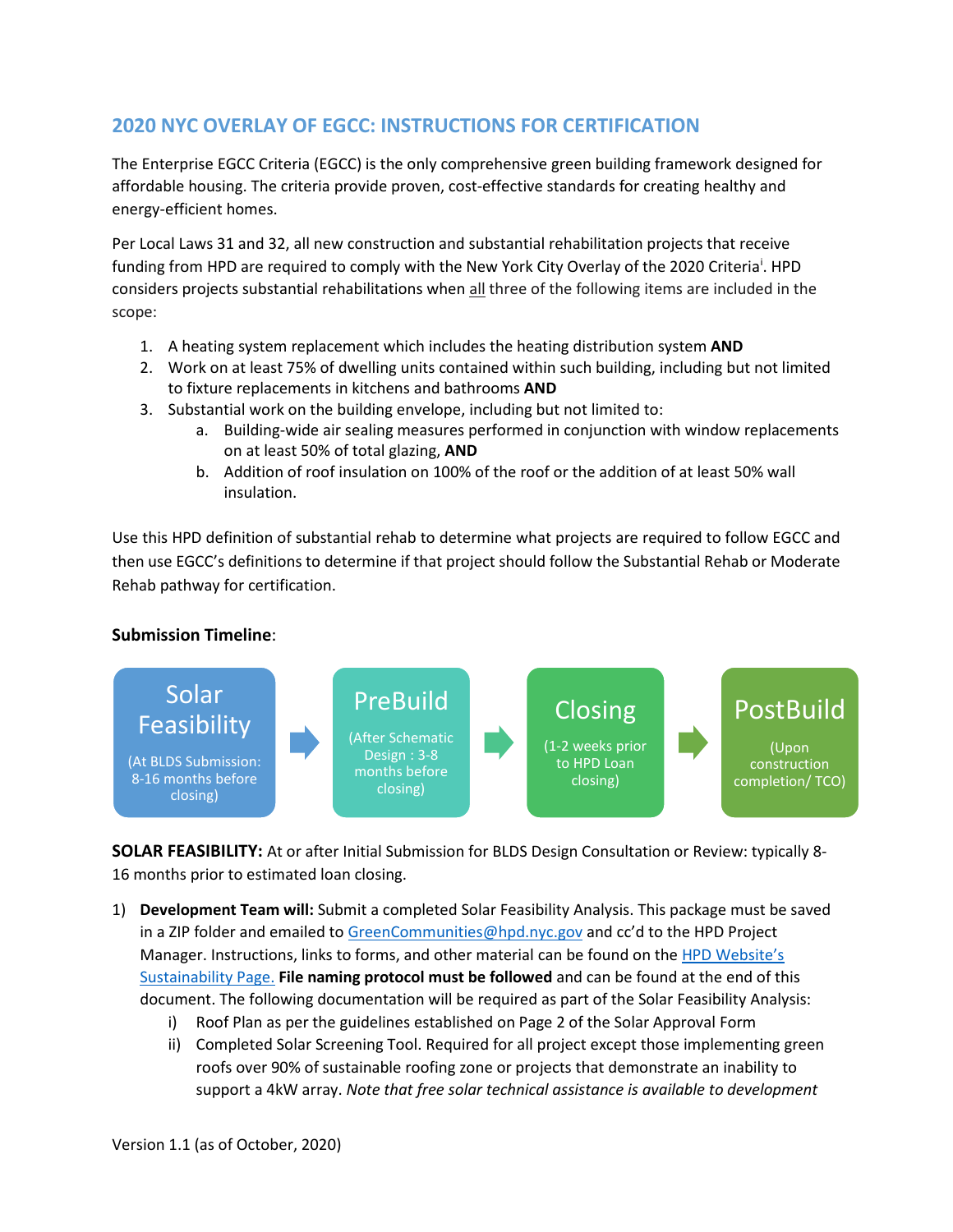*teams through the HPD's partnership with Solar One. Services available include solar design and incentive consultation, assistance using the Solar Screening Tool, and assistance soliciting bids for solar design and installation services. Please see [HPD's Solar-Where-](mailto:HPD%E2%80%99s%20Solar-Where-Feasible%20webpage)[Feasible webpage](mailto:HPD%E2%80%99s%20Solar-Where-Feasible%20webpage) for additional information and email [affordable@solar1.org](mailto:affordable@solar1.org) to arrange a free solar consultation.* 

- iii) Completed Solar Approval Form
- 2) **HPD Sustainability Officer, in conjunction with Solar One, will review the Solar Feasibility Analysis (up to 10 business days)** for completeness, feasibility and accuracy and will then:
	- a) Confirm that the proposed solar design can be approved OR
	- b) Confirm whether a waiver, if requested, may be granted OR
	- c) Determine whether further information or consideration of an alternate design is required (note that technical assistance from Solar One is available to assist teams with alternate designs).
- 3) **A signed Solar Approval Form will be sent back to the applicant** noting whether the design has been approved or waived, and a copy sent to HPD PM. If further information is required, the applicant will be notified and will be required to provide additional information until a signed Solar Approval Form can be generated. Note that a signed Solar Approval Form will be a required document for the HPD PreBuild Authorization process and for EGCC's PreBuild Review. Projects submitting for PreBuild Authorization will not be reviewed without a signed form.

**PREBUILD APPROVAL:** Development team should review the NYC Overlay of the 2020 Criteria at the earliest stages of design and predevelopment to ensure a thorough understanding of the mandatory and optional criteria and ensure the best outcome [\(www.greencommunitiesonline.org\)](http://www.greencommunitiesonline.org/). In the early stages, attend an EGCC training, log in to the EGCC certification portal to create an account and input basic information about the project, and fill in the Project Priorities Survey. After completion of Schematic Design, return to the EGCC certification portal and begin the PreBuild process. We recommend this phase of the application be started 3-8 months prior to the project's anticipated closing, however success will be dependent on considering the Criteria fully in the earliest stages of project planning.

## **1) Development Team/ Green Consultant will:**

- **Obtain Green Communities Training certificates:** These should be obtained as early as possible in the process. Note that there will be two training modules available beginning in 2021: Healthy Homes and High-Performance Buildings. Building Owners, architects, and contractors will be expected to alternate trainings (e.g. upon expiration of one certificate, the participant should attend the other training). Certifications will be valid for 2 years from receipt (this includes existing Healthy Homes certificates). Further information about Green Communities Trainings can be found on the [HPD Website's Sustainability Page.](https://www1.nyc.gov/site/hpd/services-and-information/sustainability.page)
- **Create Online Account in the Enterprise Portal** and start populating information. Visit [www.enterprisecommunity.org/green](http://www.enterprisecommunity.org/green) o[r www.greencommunitiesonline.org](http://www.greencommunitiesonline.org/) for detailed information about certification applications.
- **Submit complete PreBuild Authorization Package to HPD's Sustainability Unit.** This package must be saved in a ZIP folder and emailed t[o GreenCommunities@hpd.nyc.gov](mailto:GreenCommunities@hpd.nyc.gov) and cc'd to the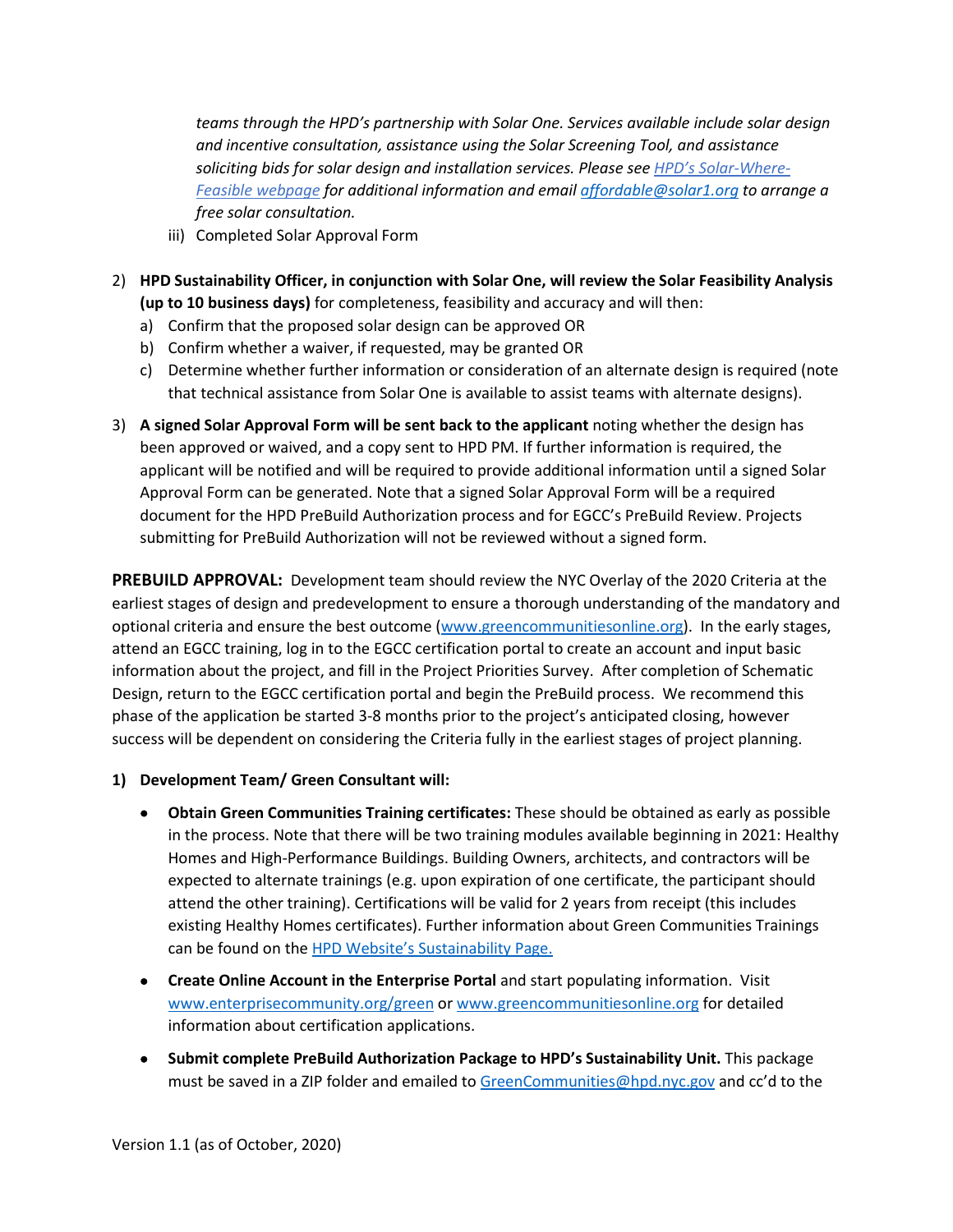HPD PM. **File naming protocol must be followed** can be found at the end of this document. The package includes:

- i) **PreBuild Authorization Form** (available [here\)](https://www1.nyc.gov/site/hpd/services-and-information/enterprise-green-communities-criteria-egcc.page)
- ii) **HPD BLDS Project Summary**: A Project Summary form filled out by the development team is a new requirement for the BLDS Design Review process. We ask that the Green Consultant collect the most up-to-date version of this form and modify the Sustainability section as needed. The modified form will be shared with BLDS and the HPD PM for awareness.
- **iii) Signed HPD Solar Approval Form**
- iv) **Green Communities Training Certificates** for architect, contractor and building owner (certificates are good for 2 years from completion)
- v) **Green Consultant Contract(s)** outlining scope of services
- vi) **Completed CRDG Exposure Screening Tool** (available o[n HPD's EGCC web page\)](https://www1.nyc.gov/site/hpd/services-and-information/enterprise-green-communities-criteria-egcc.page)
- vii) **Energy Performance Report** at 90% completion (exported from Enterprise Portal as a PDF). If not available at this stage, this must be submitted within the Enterprise PreBuild application prior to loan closing, and approved, in order to receive Enterprise's final PreBuild Approval letter.
- viii) **Criteria Compliance Checklist** (exported from Enterprise Portal). The form must formatted and saved in .xls or .pdf format so that it may easily be read & printed on 11x17 paper. Please total optional points before saving.
- ix) **Project Overview Tab from EGCC porta**l to ensure that HPD Project # and other key data is correctly entered into the system
- 2) **HPD Sustainability Officer will review the PreBuild Authorization Package (up to 10 business days)**. If items are missing or incorrect, the consultant will be notified and will be required to furnish additional information or correct any information that is not accurate. Projects missing Signed Solar Approval Forms will **not** be reviewed. When application has been approved, a signed PreBuild Authorization form will be sent to the Applicant and to the HPD PM. The signed PreBuild Authorization Form is required to initiate the Enterprise PreBuild process.
- 3) **Enterprise PreBuild Review (up to 30 business days):** Upon receipt of the signed PreBuild Authorization form, consultant will upload the form in the Enterprise portal and submit the application for Enterprise PreBuild review. A \$1,250 fee will be assessed through the online portal for the initial Prebuild review and review feedback will be returned to the project team in no more than thirty days. Requests for expedited reviews may be available. Expedited submittals will be reviewed in 10 business days or less. Each expedited review request that is granted will be assessed an additional \$250 fee. The fee payment is integrated into the Enterprise submission portal and is paid through PayPal.
- 4) **Issuance of Enterprise PreBuild Review Letter:** Upon completion of the Enterprise Prebuild review, the project team will either receive a request for additional information or a notice that their application was approved. If the application was not approved, the Green Consultant and team may edit their Prebuild application and resubmit at any time. Once a Prebuild application is approved by the Enterprise team, the project team will then forward the Prebuild approval email to the HPD PM. Projects will need this letter as a condition of closing for HPD financing. **Note that Conditional PreBuild Approval will not be accepted for Loan Closing.**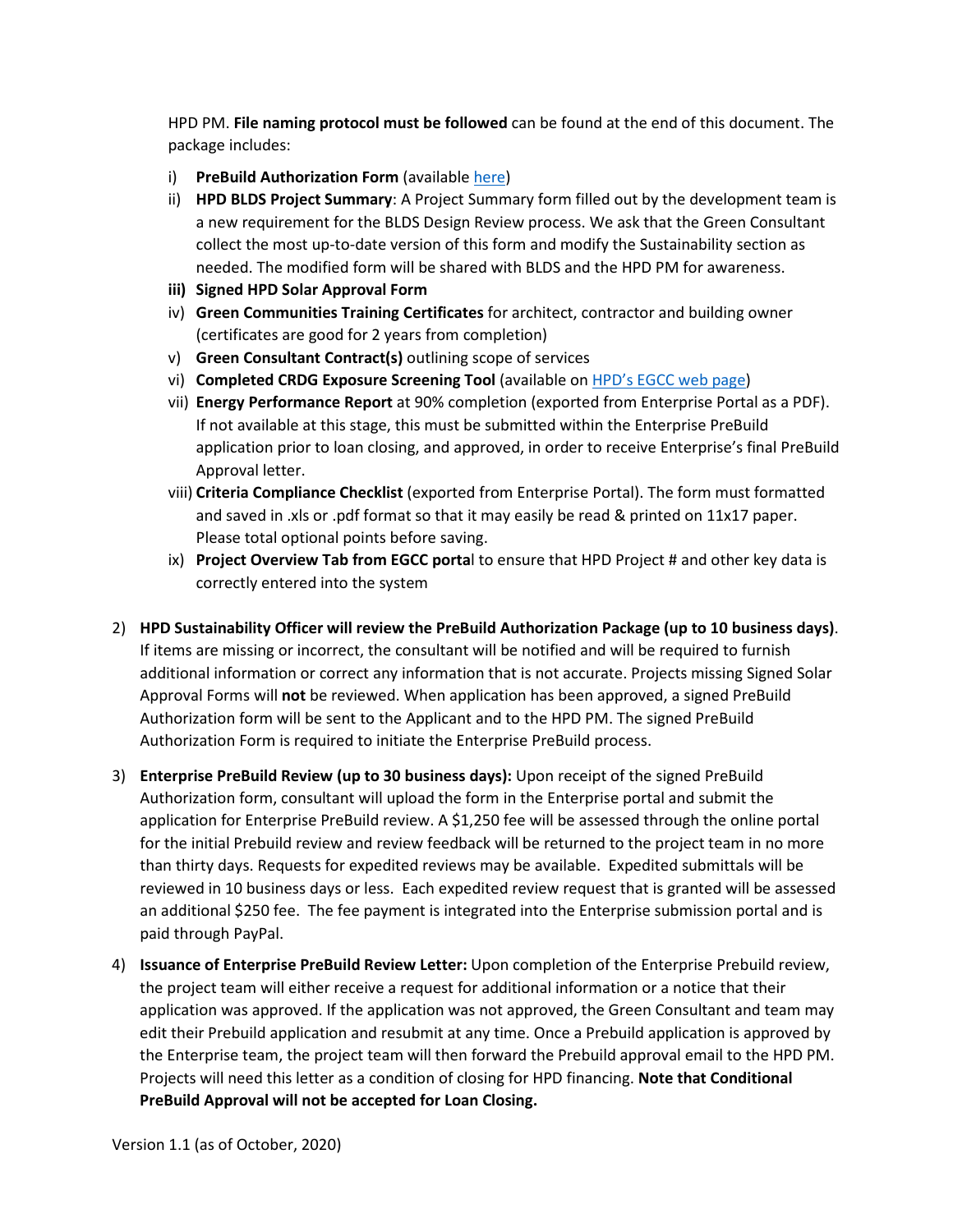## **HPD LOAN CLOSING:** 2 weeks prior to Loan Closing,

- **1) Development Team** will submit the following items via email to the HPD Project Manager and copy: [GreenCommunities@hpd.nyc.gov](mailto:GreenCommunities@hpd.nyc.gov) **:**
	- **a) Final (signed) HPD BLDS Project Summary** including and noting any changes from previously submitted forms. This form must be signed by the building owner.
	- **b) Notice of Enterprise Final PreBuild Approval**. Conditional PreBuild Approvals will **not** be acceptable for closing. It is up to the consultant and development team to address any outstanding items that are required to ensure receipt of the PreBuild Approval in time for project closing.
	- **c) HPD PM will review the documentation** for completeness and accuracy, and to ensure that the Enterprise PreBuild Approval has been submitted. If information is missing or incorrect, the Development Team will be notified and will be required to resubmit. Upon completion, the Project Intake Form and PreBuild Approval will be attached to the closing documents.

**CONSTRUCTION PHASE:** Any project may be subject to Enterprise's on-site verification by a thirdparty provider. Projects will be selected for on-site verification using a random sampling approach based on the number of certification requests submitted in a given quarter. Enterprise will notify the project team, direct a consultant to conduct the on-site verification, monitor the consultant for quality assurance, and cover the costs.

**POSTBUILD REVIEW (30 days):** The Green Consultant should start preparing for PostBuild as early as possible; review requirements at www.greencommunitiesonline.org. The consultant will submit PostBuild application to Enterprise upon receipt of TCO or as early as possible after construction completion (not more than 60 days after construction completion). A \$300 fee will be assessed through the online portal for the initial PostBuild review, and review feedback will be returned to the project team in no more than 30 days. Requests for expedited reviews may be available. Expedited submittals will be reviewed in 10 business days or less. Each expedited review request that is granted will be assessed an additional \$250 fee. At the completion of the review, the team will either receive an emailed notice of PostBuild approval or a request for additional information. If the PostBuild application is not approved, the Green Consultant and team may edit their PostBuild application and resubmit at any time.

**HPD CONVERSION FOR PERMANENT FINANCING:** Development Teams will need to demonstrate that all required documents are submitted for HPD's Conversion Process. The following documents must be submitted to HPD PM and Conversions Unit.

- **a)** Enterprise PostBuild Certification, as a condition of HPD permanent loan conversion, or 8609 issuance for LIHTC projects.
- **b)** Benchmarking Account Setup with an HPD/ HDC prequalified provider.

Development teams must make every effort to complete all required certifications by the time of Project Conversion. If project is unable to certify in time for Conversion, development team must submit letter signed by the owner or consultant explaining the cause of delays and a timeline for when PostBuild Certification will be complete. Note that any outstanding certifications that are not available prior to Conversions will be tracked by HPD until submitted. Projects that fail to certify may be subject to penalties.

Version 1.1 (as of October, 2020)